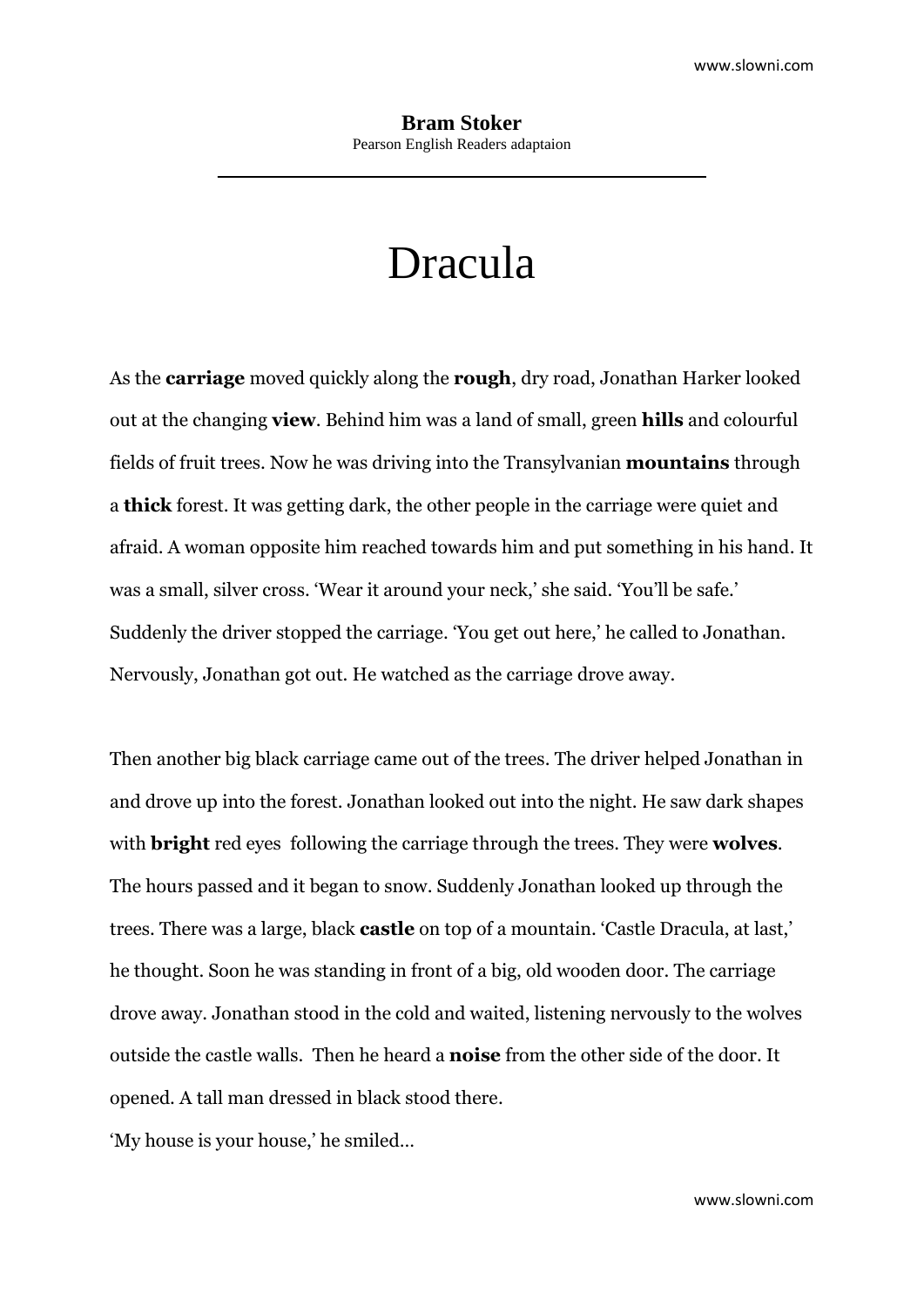## **Słownictwo i wymowa**



**1. carriage** UK /ˈkær.ɪdʒ/ - powóz, kareta, wagon osobowy

#### **2. rough** UK /rʌf/

- dziki, surowy, szorstki, brutalny - ciężki, trudny, burzliwy, niespokojny

## **3. view** UK /vjuː/

- widok

### **4. hills** UK /hɪlz/

- wzgórza

#### **5. mountains** UK /ˈmaʊn.tɪnz/

- góry

**6. thick** UK /θɪk/ - gęsty, gruby (o przedmiocie)

**7. bright** UK /braɪt/